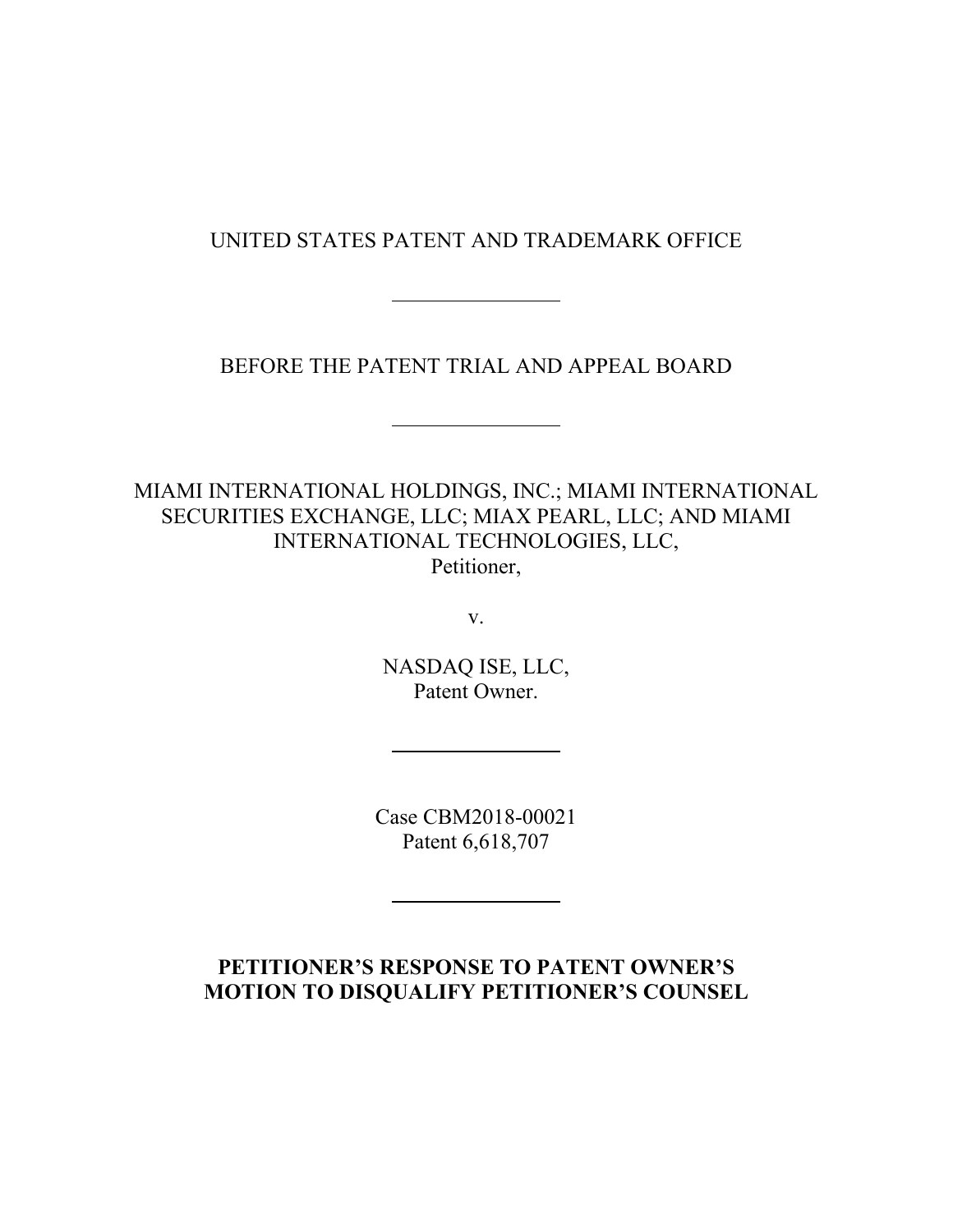# **EXHIBITS**

| <b>MIAX-1001</b> | U.S. Patent No. 6,618,707 ("707 Patent")                                                                                                                                       |
|------------------|--------------------------------------------------------------------------------------------------------------------------------------------------------------------------------|
| <b>MIAX-1002</b> | Prosecution History of the '707 Patent                                                                                                                                         |
| <b>MIAX-1003</b> | Declaration of Dr. Terrence Hendershott ("Dec.")                                                                                                                               |
| <b>MIAX-1004</b> | Order Granting Mot. in Lim. at 2, Chicago Board<br>Options Exchange, Inc. v. International Securities<br>Exchange, LLC, No. 07 C 623 (N.D. Ill. Crim. R. 1.1)<br>Mar. 9, 2013) |
| <b>MIAX-1005</b> | Ian Domowitz, A Taxonomy of Automated Trade<br><i>Execution Systems</i> , 12 J. Int'l Money & Fin., 607-631<br>(1993) ("Domowitz")                                             |
| <b>MIAX-1006</b> | Robert A. Schwartz, Reshaping the Equity Markets: A<br>Guide for the 1990s, 22-46 (Richard D. Irwin ed. 1993)<br>("Schwartz")                                                  |
| <b>MIAX-1007</b> | Lawrence E. Harris, Liquidity, Trading Rules, and<br>Electronic Trading Systems, 1-58 (Anthony Saunders &<br>Mary Jaffier eds. 1991) ("Harris")                                |
| <b>MIAX-1008</b> | Webster's New World <sup>TM</sup> College Dictionary, $(3rd$ ed.<br>1997) ("Webster's")                                                                                        |
| <b>MIAX-1009</b> | Ian Domowitz, The Double Auction Market: Institutions,<br>Theories, and Evidence, XIV Proc. Workshop on Double<br>Auction Markets, 28-60 (1991) ("Domowitz II")                |
| <b>MIAX-1010</b> | Allan Grody & Hugues Levecq, Past Present and<br>Future: The Evolution and Design of Electronic<br><b>Financial Markets (1993)</b>                                             |
| <b>MIAX-1011</b> | Managing Innovation: Cases from the Services<br>Industries, National Academy Press, 82-107 (Bruce R.<br>Guile & James B. Quinn eds. 1988) ("Keith")                            |
| <b>MIAX-1012</b> | Curriculum Vitae (CV) of Dr. Terrence Hendershott<br>("Hendershott CV")                                                                                                        |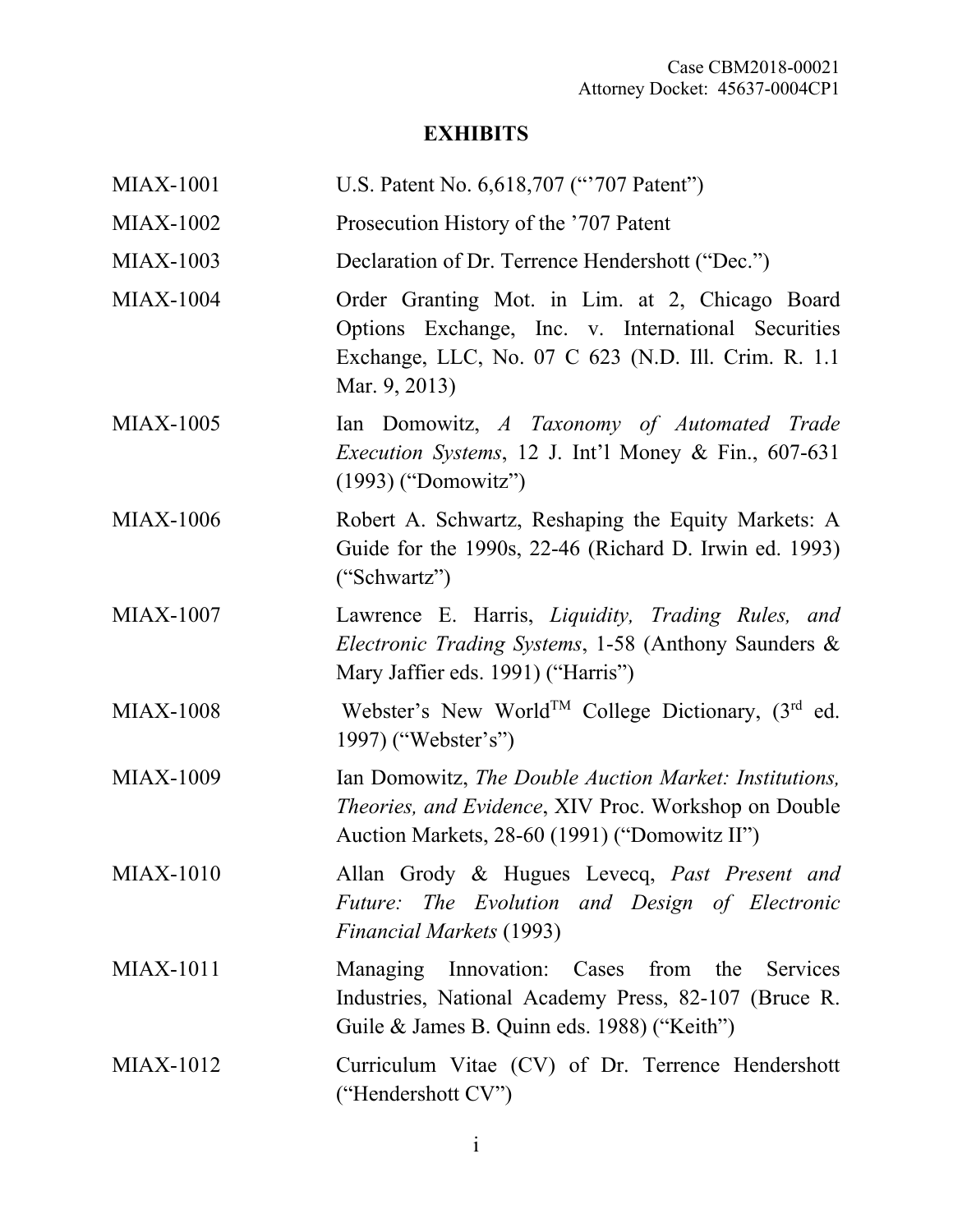| <b>MIAX-1013</b> | Lodewijk O. Petram, The world's first stock exchange:<br>how the Amsterdam market for Dutch East India<br>Company shares became a modern securities market,<br>1602-1700, Eigen Beheer (2011) ("Petram") |
|------------------|----------------------------------------------------------------------------------------------------------------------------------------------------------------------------------------------------------|
| <b>MIAX-1014</b> | The New York Stock Exchange: The First 200 Years,<br>(James Buck ed. 1992) ("Buck")                                                                                                                      |
| <b>MIAX-1015</b> | Kenneth D. Garbade and William L. Silber, Technology,<br>Communication, and the Performance of the Financial<br>Markets: 1840-1975, XXXIII No. 3 J. Fin. 819-832<br>$(1978)$ ("Garbade")                 |
| <b>MIAX-1016</b> | U.S. Provisional Application No. 60/106,935 ("707<br>Provisional")                                                                                                                                       |
| <b>MIAX-1017</b> | Hans R. Stoll, <i>Principles of Trading Market Structure</i> , 6<br>J. Fin. Serv. Res. 75-107 (1992) ("Stoll")                                                                                           |
| <b>MIAX-1018</b> | Philip Carret, THE ART OF SPECULATION, (2007)<br>reprint)(originally published 1927) ("Carret")                                                                                                          |
| <b>MIAX-1019</b> | Joel Hasbrouck et al, New York Stock Exchange Systems<br>and Trading Procedures, NYSE Working Paper #93-01,<br>1-58 (1993) ("Hasbrouck")                                                                 |
| MIAX-1020-1054   | <b>RESERVED</b>                                                                                                                                                                                          |
| <b>MIAX-1055</b> | Declaration of Roger D. Feldman in Support of MIAX's<br>Response to ISE's Motion to Disqualify Petitioner's<br>Counsel                                                                                   |
| <b>MIAX-1056</b> | 10-16-18 Letter of Nasdaq et al. in Opposition to Stay                                                                                                                                                   |
| <b>MIAX-1057</b> | Notice of Filing and Immediate Effectiveness of<br>Proposed Rule Change to Rename the Exchange as<br>Nasdaq, ISE, LLC                                                                                    |
| <b>MIAX-1058</b> | <b>RESERVED</b>                                                                                                                                                                                          |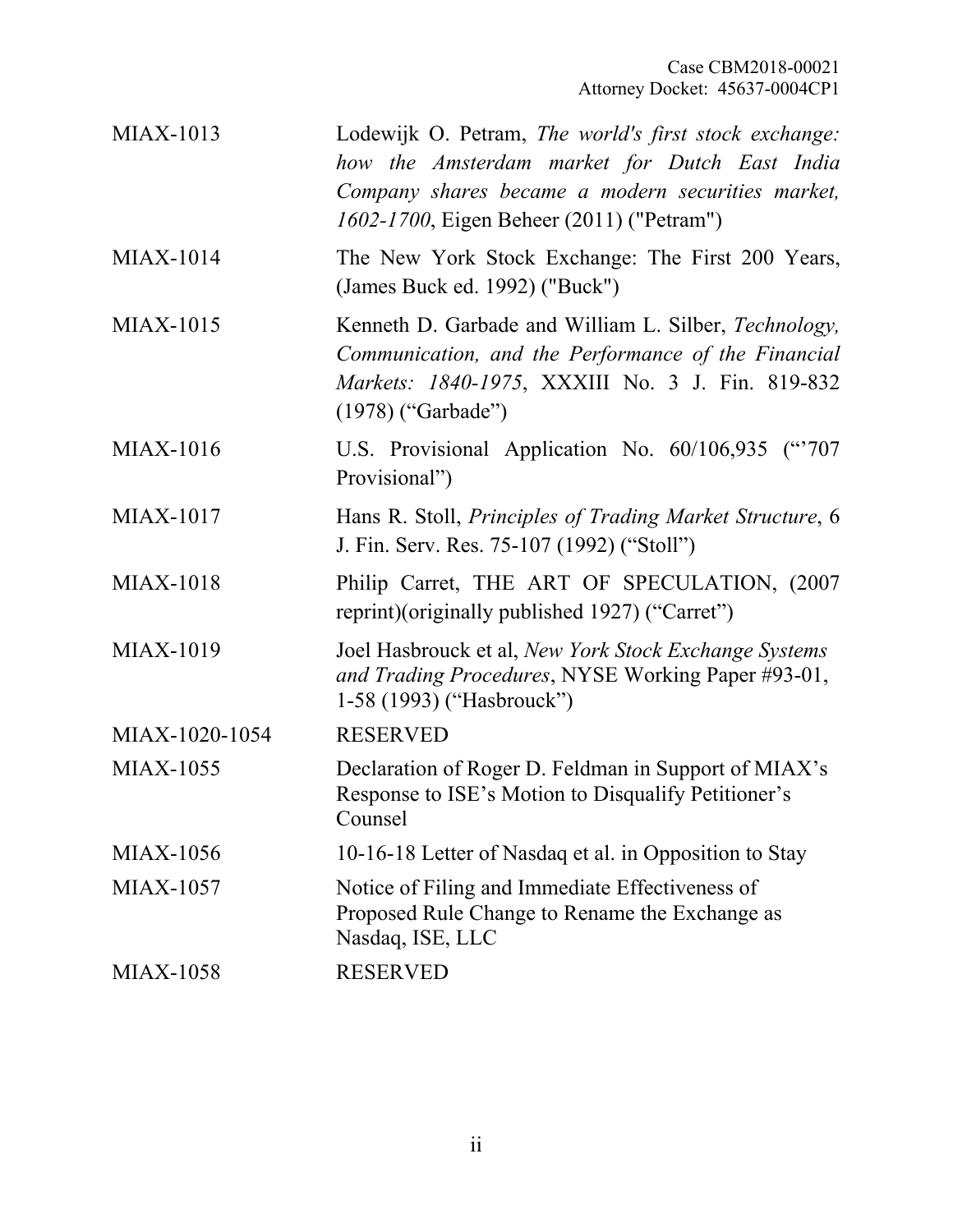## **I. INTRODUCTION**

Nasdaq ISE, LLC ("ISE" or "Patent Owner")<sup>1</sup> seeks to disqualify Fish  $\&$ Richardson P.C. ("Fish") even though Fish never represented ISE, and instead spent over a decade in litigation adverse to ISE and the subject patent. Ex. 2009, 2. That adversity led to rulings of non-infringement, invalidity, and millions of dollars in attorneys' fees in Fish's client's favor. *Id.* The sting of these undisputed facts explains why ISE does not want to face Fish in this proceeding, but does not provide a legal basis to deny Petitioner of its chosen counsel, nor does it explain ISE's prejudicial delay in seeking disqualification. ISE's motion is frivolous.

There is no dispute that ISE has never been a client of Fish. Ex. 2009, 2. Faced with this dispositive fact, ISE premises its Motion to Disqualify Petitioner's Counsel ("Motion") on Fish's representation of a different and legally distinct entity, Nasdaq, Inc. ("Nasdaq"), from February 1998 to October 2011. Motion, 1; *see also* Exs. 2006, 2007. To state ISE's argument is to defeat it: ISE seeks to disqualify Fish on the basis of unspecified information allegedly being in the possession of the particular Fish attorneys who, years ago, before ISE was acquired by Nasdaq, performed patent prosecution work for Nasdaq. *Id.*

<sup>&</sup>lt;sup>1</sup>On March 17, 2017, International Securities Exchange, LLC filed papers to change its name to "Nasdaq ISE, LLC." Ex. 1057, 1-3; Ex. 2011, 1; Ex. 1001.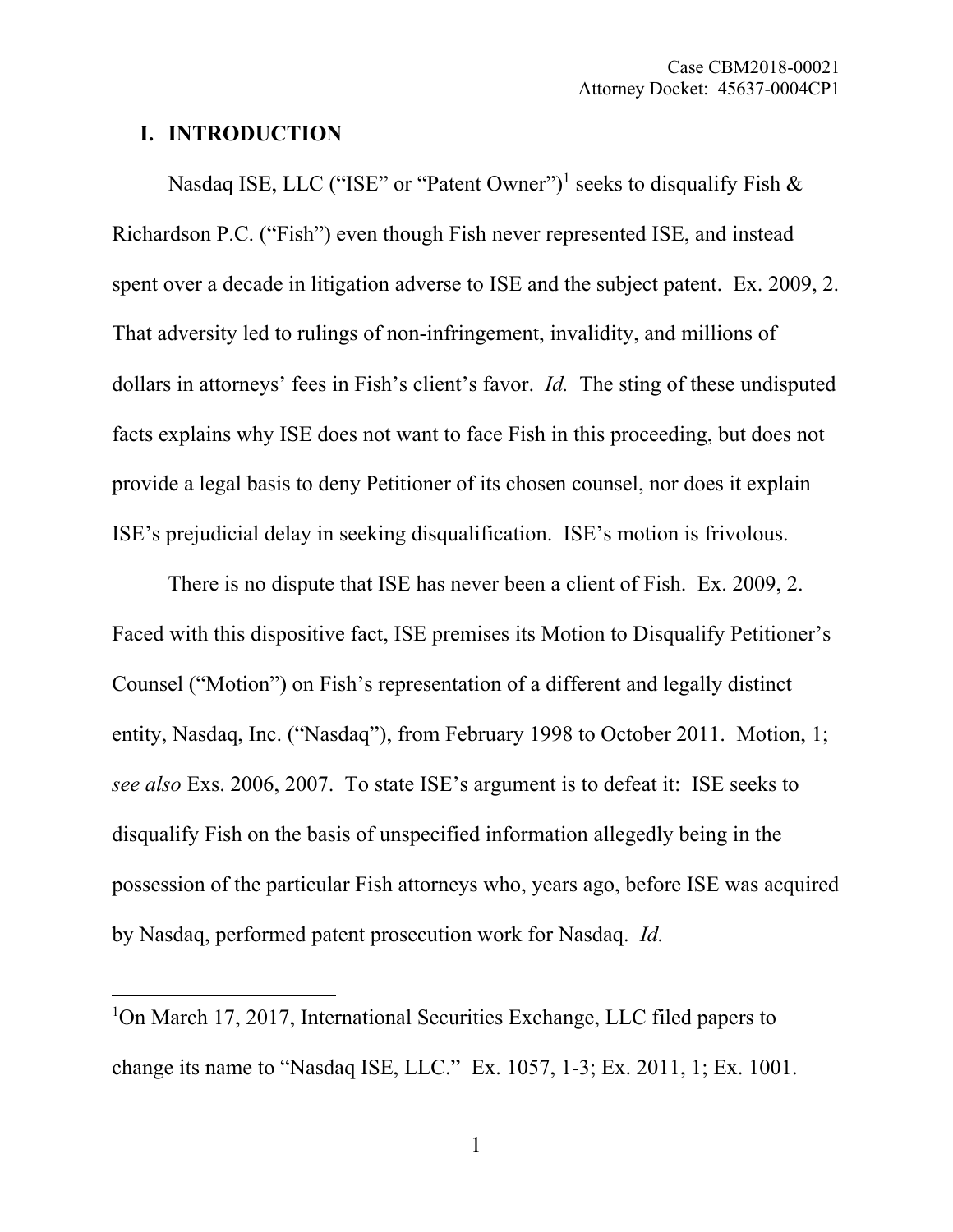In the instant CBMR proceeding, Petitioner challenges, as invalid under 35 U.S.C. § 101, claims 1-3 and 5-75 of U.S. Patent Number 6,618,707 ("'707 Patent"). The '707 Patent issued from an application that ISE (not Nasdaq) filed on November 2, 1999, nearly seventeen years before the June 30, 2016 date on which Nasdaq acquired ISE, and which issued to ISE on February 26, 2013, more than three years before that acquisition date. Ex. 1001, 2011, 1. Notably, approximately four years and eight months passed between the October 2011 date on which Nasdaq terminated Fish's representation, and the June 2016 date on which Nasdaq acquired ISE. Ex. 2009, 3.

As ISE acknowledges, Fish attorneys did not prosecute the '707 Patent. Motion, 2; *see also* Ex. 1001, 1; Ex. 2009, 2. ISE thus floats the argument that "timeframe" and "technology space" are enough to create a conflict with an entity that was *never* a client: "the issues in this CBMR are substantially related to Fish's prior prosecution work" for Nasdaq, since "the patent at issue claims inventions in the very same technology space, and has a date of invention during the same timeframe in which Fish represented Nasdaq." Motion, 2.

Stated concisely, ISE seeks to disqualify Fish from the present CBMR proceeding because Fish attorneys represented Nasdaq during a period of time that ended approximately four years and eight months prior to Nasdaq's acquisition of ISE, and because the subject matter of the '707 Patent is allegedly in the "same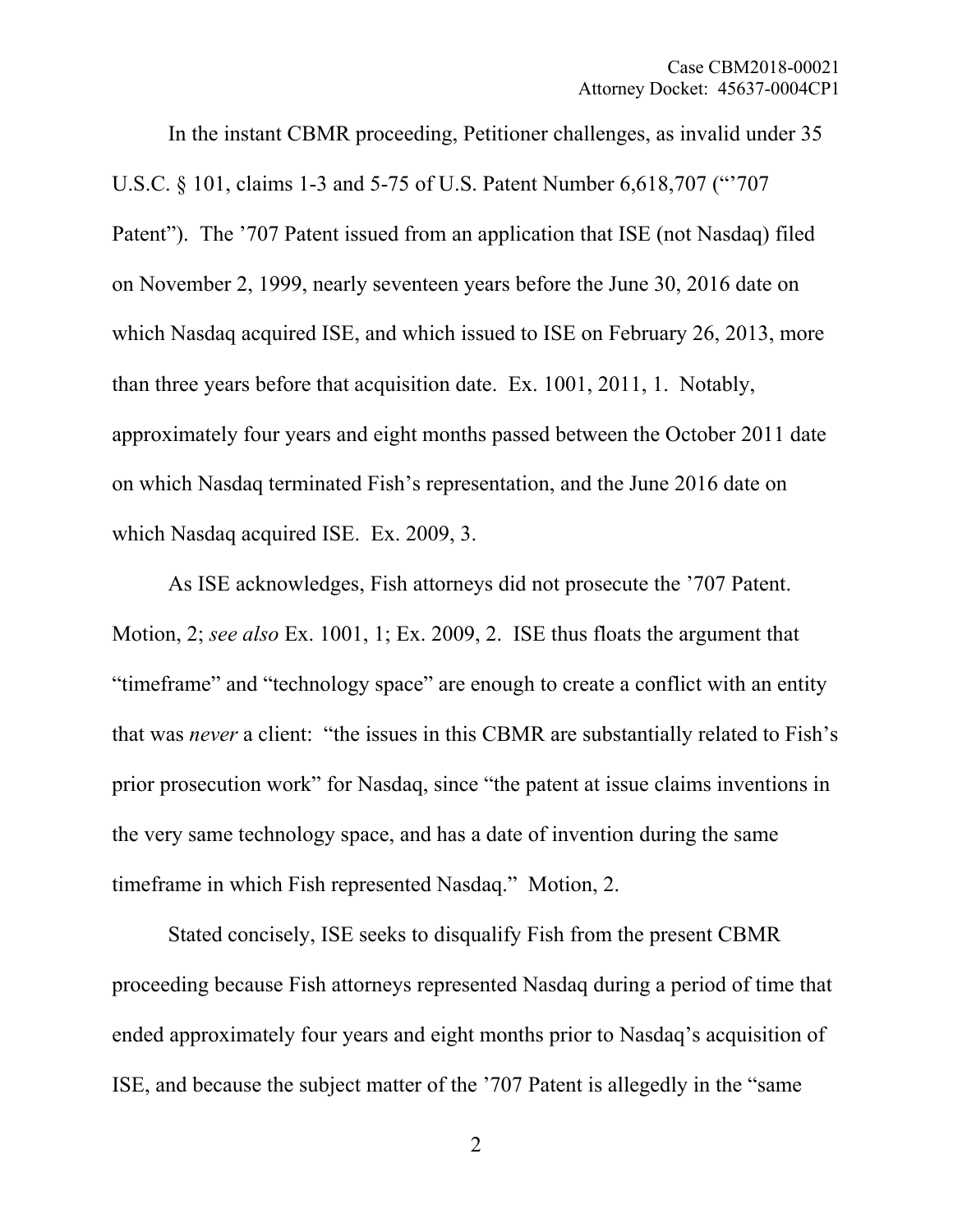technology space" as applications that Nasdaq pursued during that period. Motion, 1-2.

As explained in more detail below, a review of the relevant law only deepens appreciation of the absurdity of ISE's position. Indeed, even apart from the facts that ISE has never been a client of Fish, that Fish did not prosecute the '707 Patent, and that the described subject matter of the '707 patent was fixed in time by ISE's counsel nearly seventeen years before the June 30, 2016 date on which Nasdaq acquired ISE, it bears emphasis that any confidential information that may have been furnished from Nasdaq to Fish attorneys could not possibly be leveraged to materially advance the legal interests of MIAX in this CBMR proceeding. Quite apart from whatever confidential information might exist within the minds of a handful of screened Fish attorneys regarding Nasdaq's prosecution of its own patent applications, the present proceeding will be resolved on the basis of a comparison of the publicly available claims of ISE's '707 Patent, to publicly available proofs the '707 Patent's invalidity.

Indeed, review of the instant CBMR petition, which challenges the remaining claims of the '707 Patent as invalid under 35 U.S.C. § 101, reveals complete reliance within that petition (i.e., by Fish) on publicly available information, and, of course, it would. A 101 challenge of the type set forth in the instant proceeding's petition is informed, and can only be informed, by public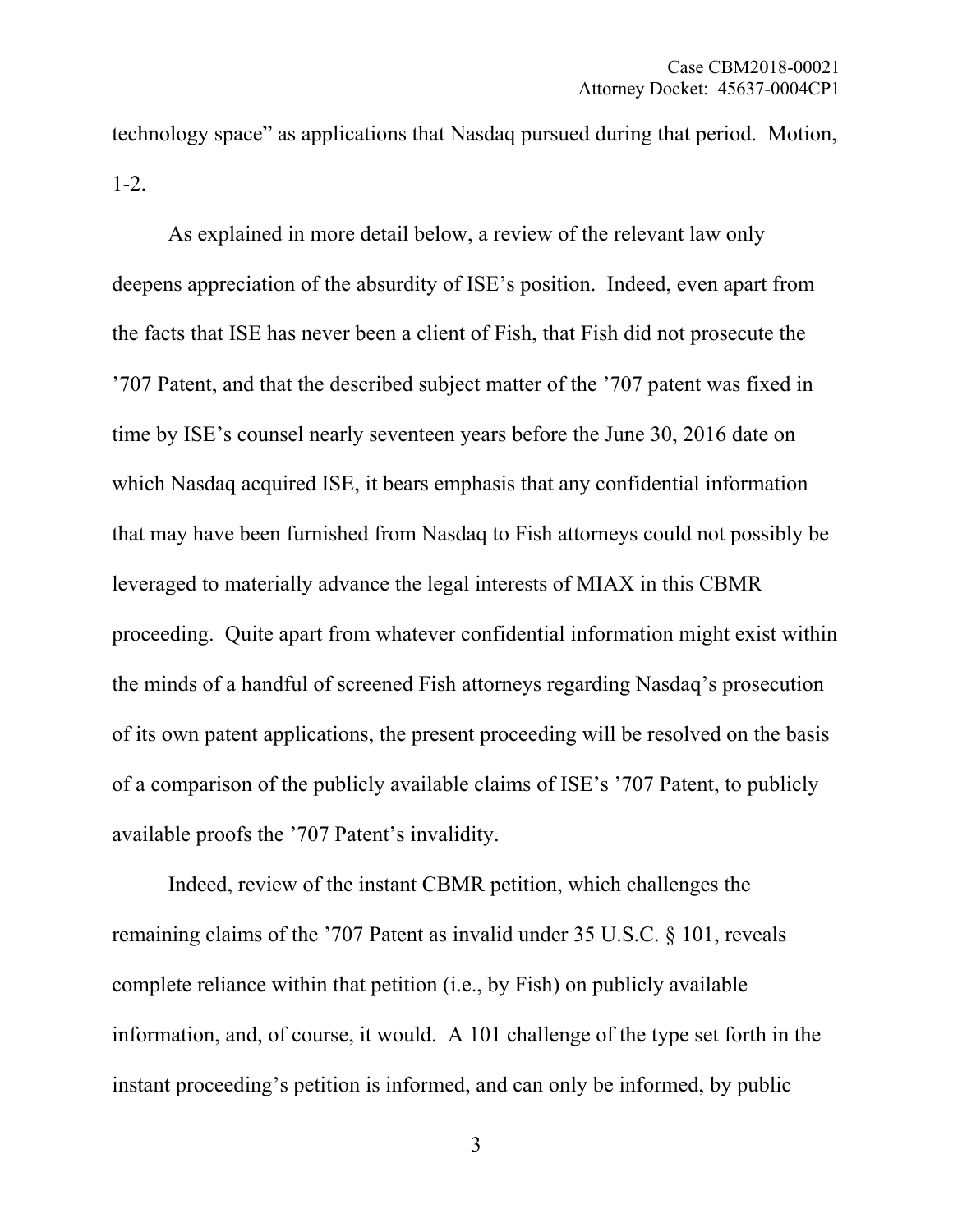information. *See*, *e.g.*, *Berkheimer v. HP Inc.*, 881 F.3d 1360, 1367-68 (Fed. Cir. 2018) ("[a]ny fact … that is pertinent to the invalidity conclusion must be proven by clear and convincing evidence"). It should be unsurprising then that, within its 15 pages of requested briefing, ISE has failed to identify anything within the petition that demonstrates reliance on specific Nasdaq confidential information.

Indeed, and as explained in more detail below, the concerns expressed in ISE's motions are purely speculative, factually baseless, and legally unfounded.

#### **II. LEGAL STANDARD**

USPTO Rule 109(a) precludes counsel from representing a person in "the same or a substantially related matter in which that person's interests are materially adverse to the interests of [a] former client." 37 C.F.R. § 11.109(a).

"Matters are 'substantially related' for purposes of  $\ldots$  Rule [109(a)] if they involve the same transaction or legal dispute or if there otherwise is a substantial risk that confidential factual information as would normally have been obtained in the prior representation would materially advance the client's position in the subsequent matter." *Commscope*, IPR2018-00571 Pap. 18 at 4-5 (May 8, 2018); *see also John Crane, Inc. v. Finalrod IP, LLC*, IPR2016-00521 Pap. 5 at 4 (Mar. 29, 2016)("[w]hether representations are 'substantially related' has been interpreted as requiring a showing that the subject matter of the two representations is 'identical or essentially the same'").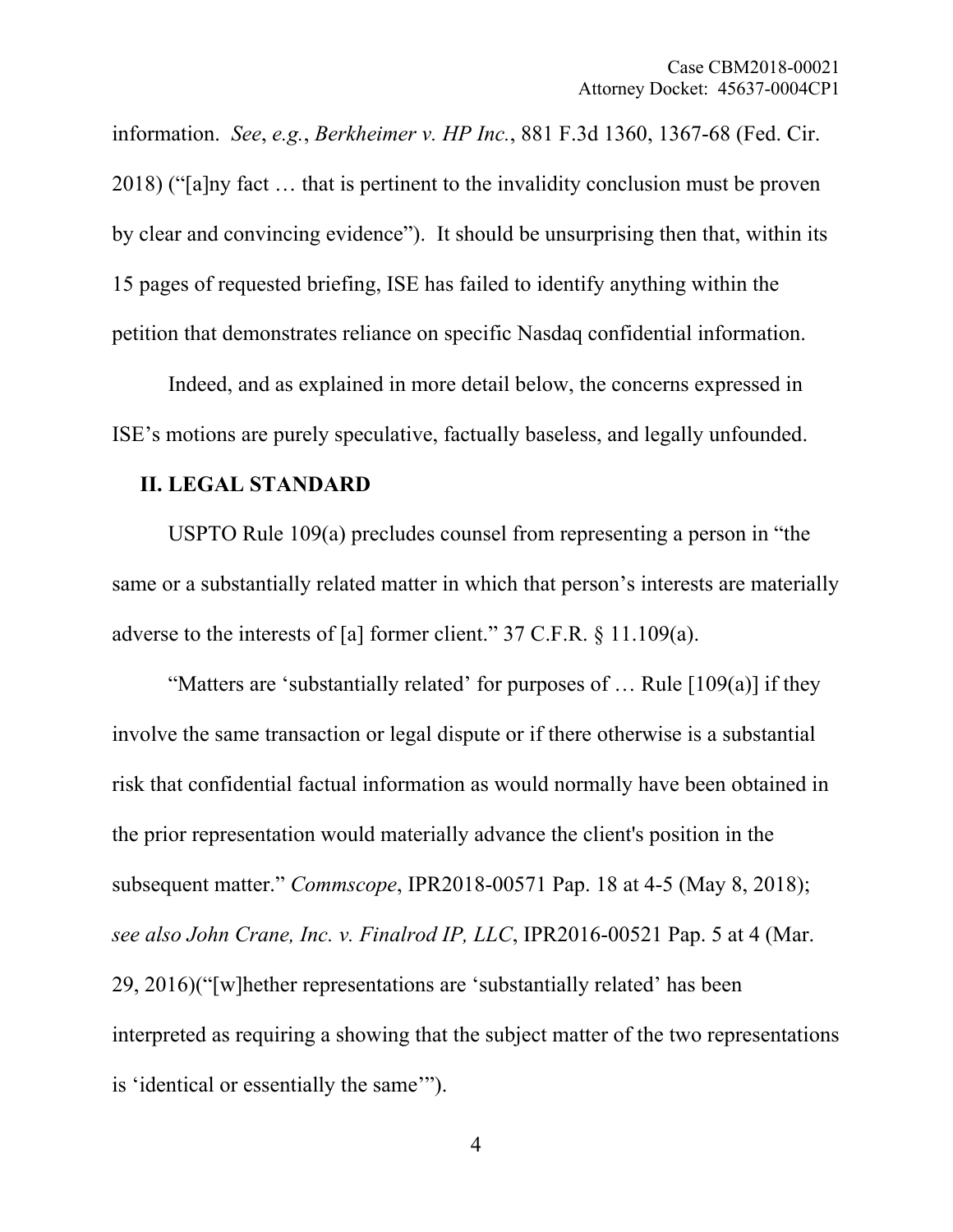Disqualification of a party's counsel is resolved on a case-by-case basis, and the moving party bears a heavy burden to show that disqualification is necessary. *Anderson v. Eppstein*, 59 U.S.P.Q.2d 1280, 1286 (BPAI 2001); Final Rule 77 Fed. Reg. 48,630 (August 14, 2012). The Patent Trial and Appeal Board has been called upon to consider motions to disqualify counsel, and/or requests to authorize filing of the same, in several cases, but has denied the requests to file in most of those cases, and has never once granted a motion to disqualify counsel. *See Commscope*, IPR2018-00571 Pap. 18 (May 8, 2018); *UPL Ltd. v. Agrofresh Inc.*, IPR2017-01919 Pap. 35 (Jun. 13, 2018); *SAP America v. Lakshmi Arunachalam*, CBM2016-00081 Pap. 12 (Nov. 18, 2016); *John Crane*, IPR2016-00521 Pap. 5 at 3 (Mar. 29, 2016); *TD Ameritrade Holding Corp. v. Trading Technologies International, Inc.*, CBM2014-00131 Pap. 10 (Jul. 24, 2014); and *Scentair Technologies, Inc. v. Prolitec, Inc.*, IPR2013-00179 Pap. 9 (Apr. 16, 2013).

In *Commscope*, IPR2018-00571 Pap. 18 (May 8, 2018), the Board considered a motion to disqualify patent owner's counsel based upon their prior representation of petitioner during prosecution of applications that were related to a prior art reference applied in the petition. Despite the breach of an ethical wall, the Board denied petitioner's motion to disqualify because the Board was not convinced that the subject matter of the prior representation, which included exposure to petitioner's confidential information, was substantially related. *Id.*, 5.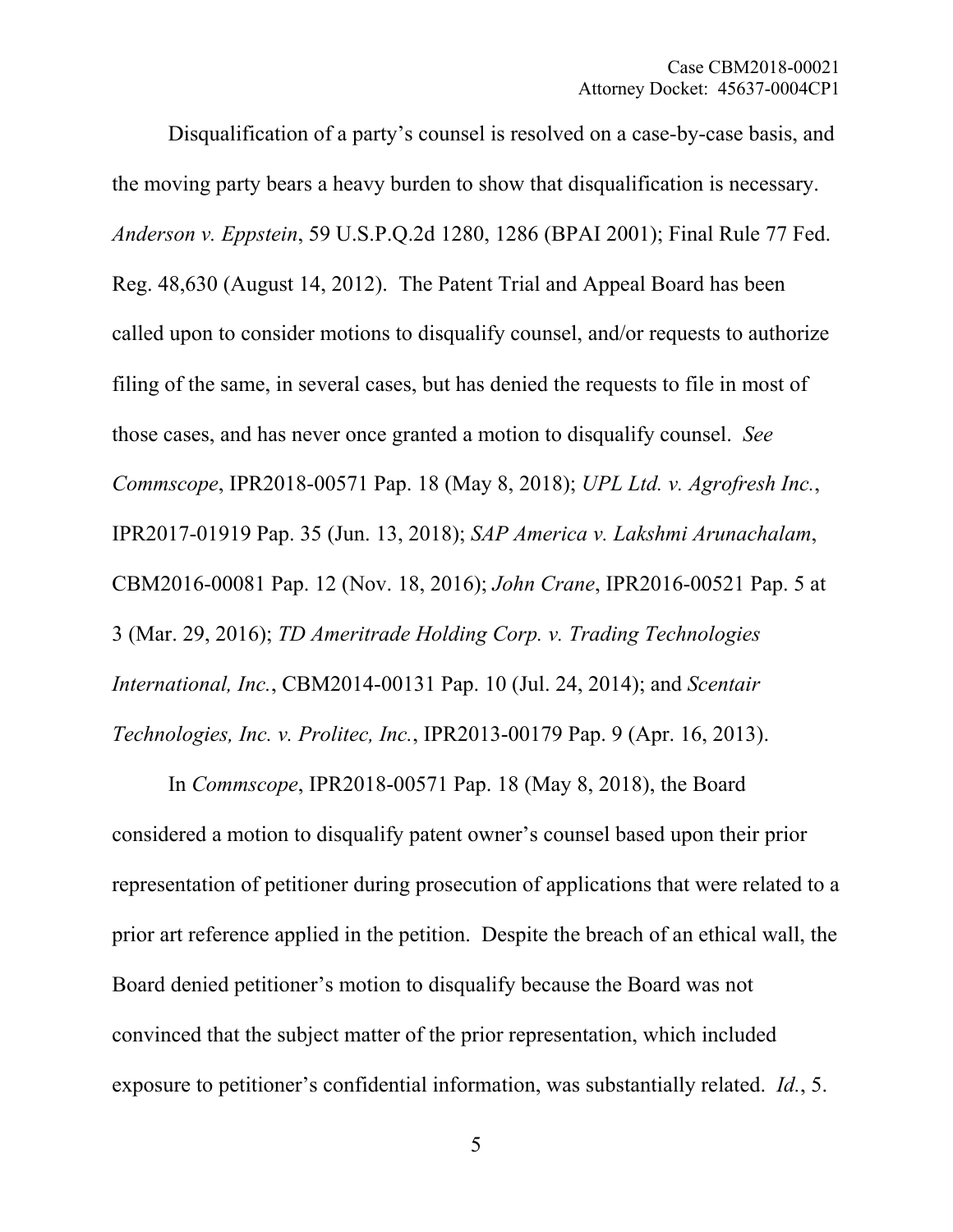In *SAP America v. Lakshmi Arunachalam*, CBM2016-00081 Pap. 12 (Nov.

18, 2016), the Board denied a patent owner's motion for disqualification identifying issues already considered by the Federal Circuit. The Federal Circuit decision noted that members of Sterne Kessler (ISE's counsel) had met with the patent owner regarding potential representation, but that there was no reason to believe that information provided to Sterne would have been relevant in their representation of a different party, in a matter involving different patents. *Lakshmi Arunachalam v. SAP America, Inc.*, No. 15-1424 at \*7-9 (Fed. Cir. Sep. 23, 2016).

### **III. ISE IS NOT A FORMER CLIENT OF FISH & RICHARDSON P.C.**

37 C.F.R. § 11.109(a) precludes counsel from representing a person in "the same or a substantially related matter in which that person's interests are materially adverse to the interests of [a] former client."

ISE has never been a client of Fish & Richardson P.C. Ex. 2009, 2. Indeed, Fish has a history of adversity to ISE, having represented a competing exchange in an earlier lawsuit that challenged the alleged infringement and validity of the '707 Patent itself. *See CBOE v. International Securities Exchange*, LLC, No. 07-cv-0623 (N.D. Ill.). Ex. 2009, 2.

Moreover, approximately four years and eight months passed between the October 2011 date on which Nasdaq terminated Fish's representation, and the June 2016 date on which Nasdaq acquired ISE. Ex. 2009, 3. And contrary to ISE's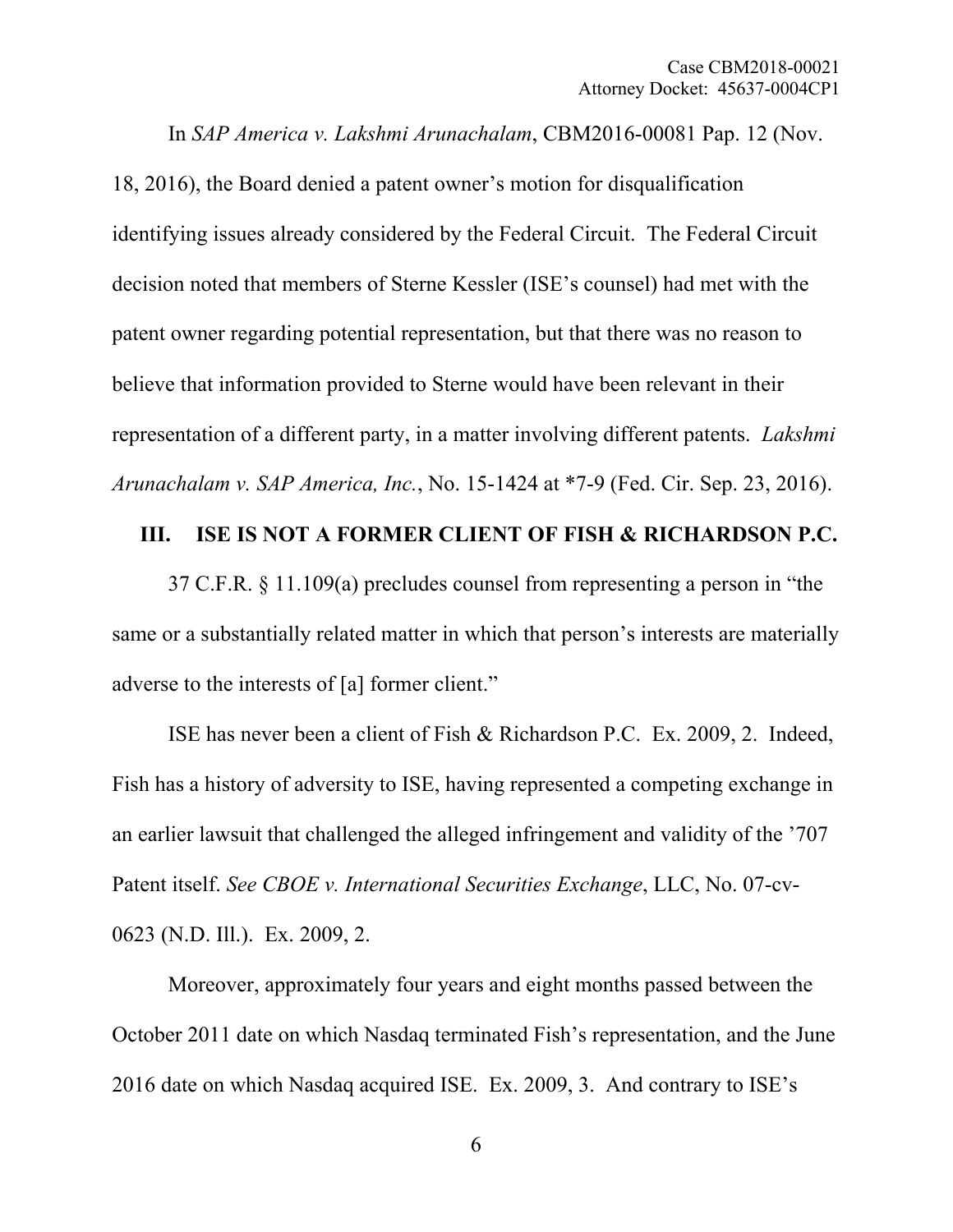unsupported suggestion otherwise, Nasdaq's 2016 acquisition of ISE does not retroactively make ISE a former client.

For at least these reasons, ISE has failed to demonstrate cause for disqualification. 37 C.F.R. § 11.109(a).

#### **IV. THERE IS NO SUBSTANTIAL RELATIONSHIP**

"Matters are 'substantially related' for purposes of  $\ldots$  Rule [109(a)] if they involve the same transaction or legal dispute or if there otherwise is a substantial risk that confidential factual information as would normally have been obtained in the prior representation would materially advance the client's position in the subsequent matter." *Commscope*, IPR2018-00571 Pap. 18 at 4-5 (May 8, 2018); *see also John Crane, Inc.*, IPR2016-00521 Pap. 5 at 4 (Mar. 29, 2016).

Because ISE is not a former client of Fish, ISE premises its Motion on Fish's representation of a different and legally distinct entity, Nasdaq, Inc., from February 1998 to October 2011. Motion, 1. Specifically, ISE asserts that "the issues in this CBMR are substantially related to Fish's prior prosecution work" for Nasdaq, since Nasdaq is said by ISE to have "entrusted to Fish confidential information … relating to Nasdaq's strategic approach to its intellectual property and information bearing on the validity of its patents." Motion, 1-2.

In the instant CBMR proceeding, Petitioner challenges, as invalid under 35 U.S.C. § 101, claims 1-3 and 5-75 of ISE's '707 Patent. As ISE acknowledges,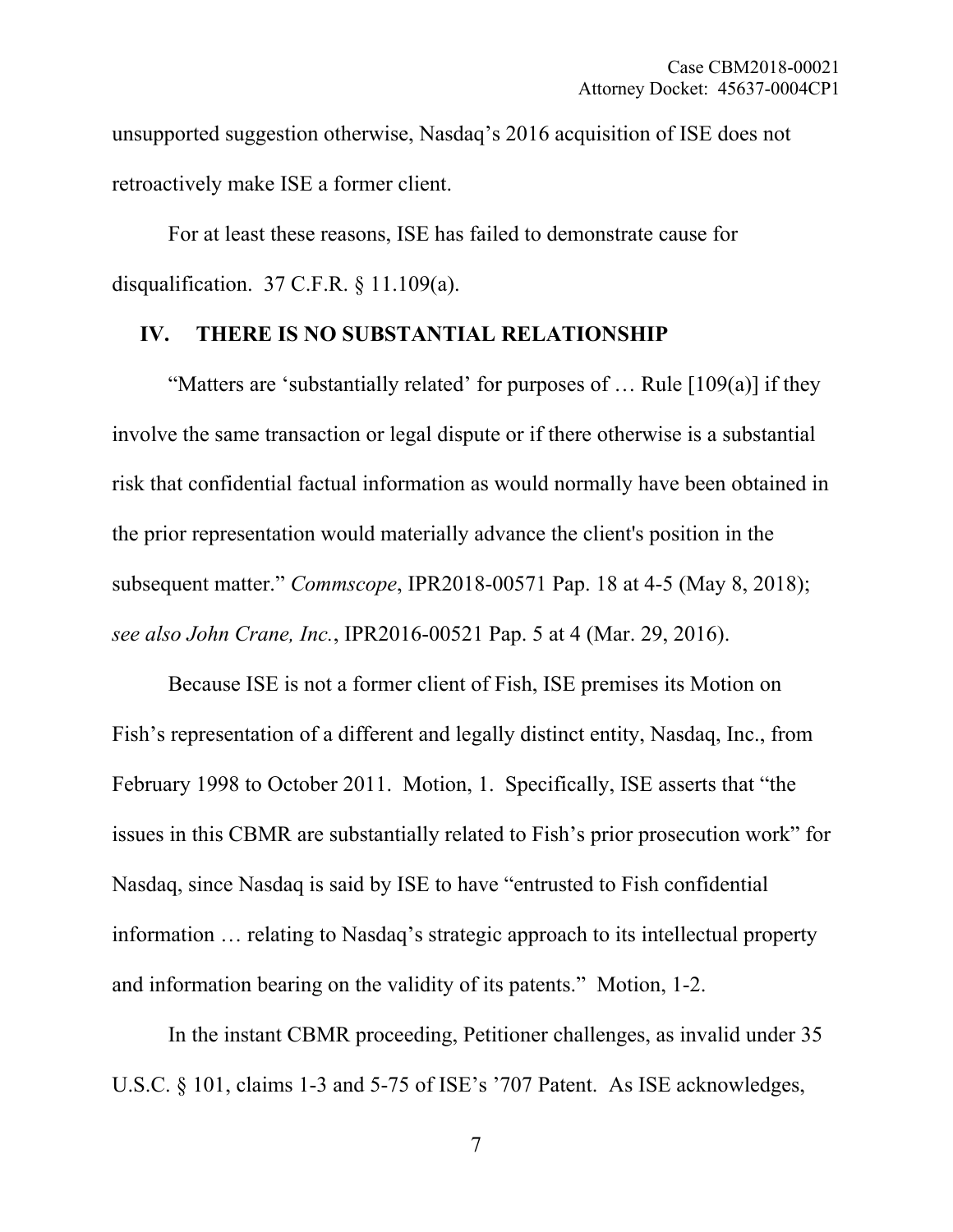Fish attorneys did not prosecute the '707 Patent. Motion, 2; *see also* Ex. 1001, 1; Ex. 2009, 2. Indeed, the '707 Patent issued from an application that ISE filed on November 2, 1999, nearly seventeen years before the June 30, 2016 date on which Nasdaq acquired ISE, and which issued to ISE on February 26, 2013, more than three years before that acquisition date. Ex. 1001, 1; Ex. 2011, 1.

The notion that "Nasdaq's strategic approach to its intellectual property and information bearing on the validity of its patents" is in any way related to the instant challenge to *ISE's* '707 Patent, let alone substantially related is, therefore, absurd.

Moreover, and even apart from the facts that ISE has never been a client of Fish, that Fish did not prosecute the '707 Patent, and that the described subject matter of the '707 patent was fixed in time by ISE's counsel nearly seventeen years before the June 30, 2016 date on which Nasdaq acquired ISE, it bears emphasis that any confidential information that may have been furnished from Nasdaq to Fish attorneys could not possibly be leveraged in this CBMR proceeding. Quite apart from whatever confidential information might exist within the minds of a handful of screened Fish attorneys regarding Nasdaq's prosecution of its own patent applications, the present proceeding will be resolved on the basis of a comparison of the publicly available claims of ISE's '707 Patent, to publicly available proofs the '707 Patent's invalidity.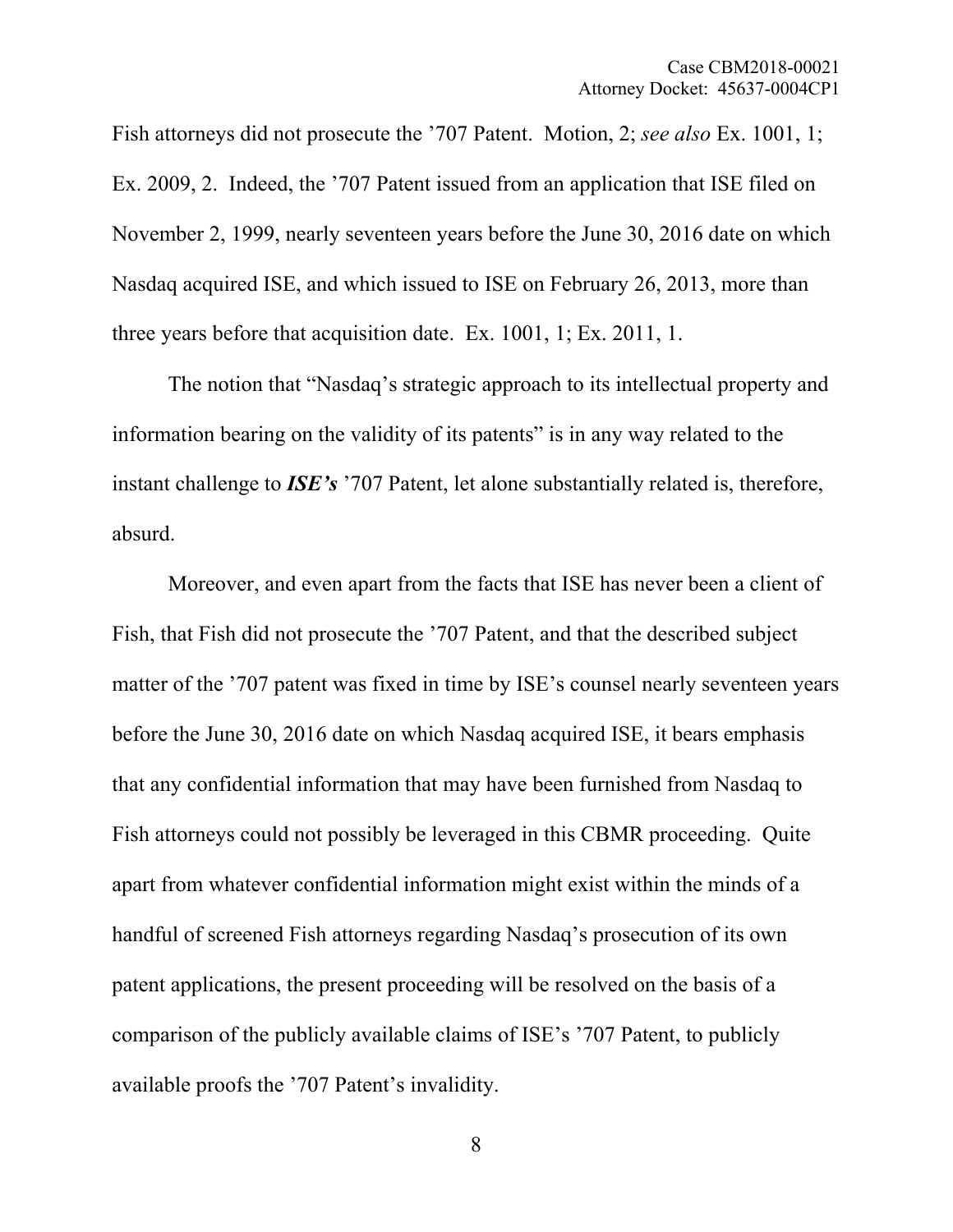ISE asserts that "[b]ecause patent-eligibility, this sole issue in this CBMR, is evaluated from the time of invention … the confidential factual information Fish obtained from Nasdaq is material to the issues in this CBMR." Motion, 11 (citing *Berkheimer v. HP Inc.*, 881 F.3d 1360, 1370 n. 1 (Fed. Cir. 2018)). Yet, a 101 challenge of the type set forth in the Petition is informed, and can only be informed, by public information; indeed, as the Federal Circuit recently reaffirmed, "[a]ny fact … that is pertinent to the invalidity conclusion must be proven by clear and convincing evidence." *See Berkheimer*, 881 F.3d 1360, 1367-69.

As such, even setting aside that an ethical wall is in place, and that the attorneys involved in this CBMR proceeding have no knowledge of any information that may have been furnished from Nasdaq to Fish in the past, it is simply not plausible that petitioner's position with respect to its attempt to invalidate the patent at issue under 35 U.S.C. § 101 could , in any way, be materially advanced by virtue of imputed knowledge relating to the prosecution of different patents on behalf of a different entity. Ex. 1055, 2-5.

Indeed, the '707 petition does not employ any confidential information, and instead demonstrates the invalidity of the challenged claims under 35 U.S.C. § 101 by applying the two-step subject matter eligibility test set forth in *Alice Corp. v. CLS Bank International*, 134 S. Ct. 2347 (2014). Petition, 1-101. In more detail, the petition first argues (with reference, for example, to the '707 patent itself and to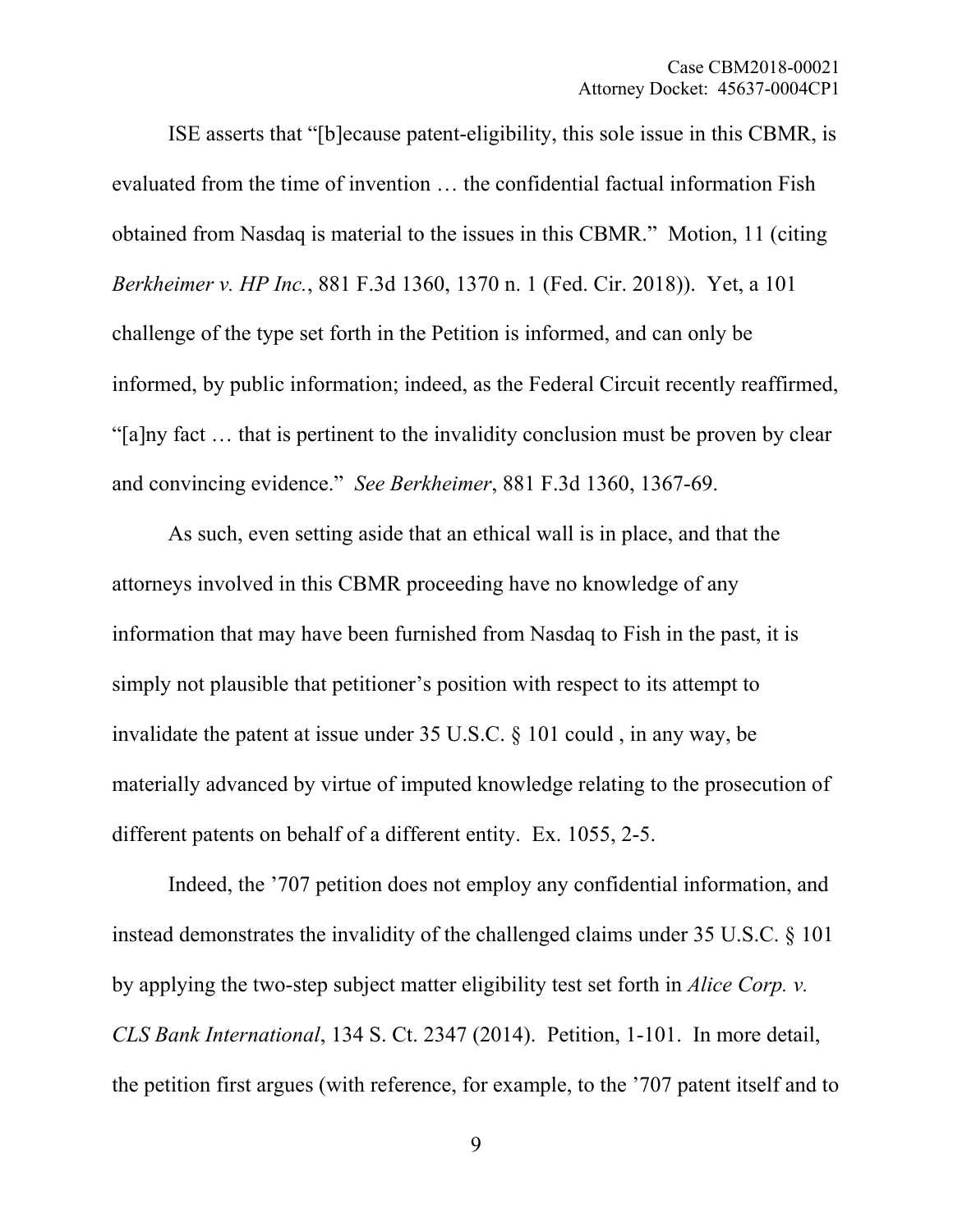published histories of financial trading) that the challenged claims are directed to the abstract idea of trading a financial instrument according to allocation rules. Petition, 27-84. The petition next argues (with reference, again, to the '707 patent itself, and to technical publications) that the challenged claims do not contain any inventive concept, and instead recite only the performance, by generic computer components, of conventional activities. Petition, 84-99.

It should be unsurprising then that, within its 15 pages of requested briefing, ISE has failed to identify *anything* within the petition that demonstrates reliance by MIAX on Nasdaq's confidential information, and that ISE's Motion is instead purely speculative in conjuring the specter of potential harm that might allegedly follow from screened Fish attorneys having, in years past, performed prosecution work on behalf of Nasdaq. *See*, e.g., Motion, 11 ("ISE is permitted to propose amended claims in this CBMR … [s]hould [ISE] exercise this option, the proceeding will include prosecution of a patent that is directed to the same subject matter as those Fish prosecuted for Nasdaq")(citing nothing)<sup>2</sup>.

ISE's speculation is insufficient to show a substantial relationship under Rule 109(a), which instead requires "*a substantial risk* that confidential factual

<sup>&</sup>lt;sup>2</sup> ISE mischaracterizes the subject matter of the '707 Patent, which issued from an application that ISE (not Nasdaq) filed in November, 1999. Ex. 1001, 1.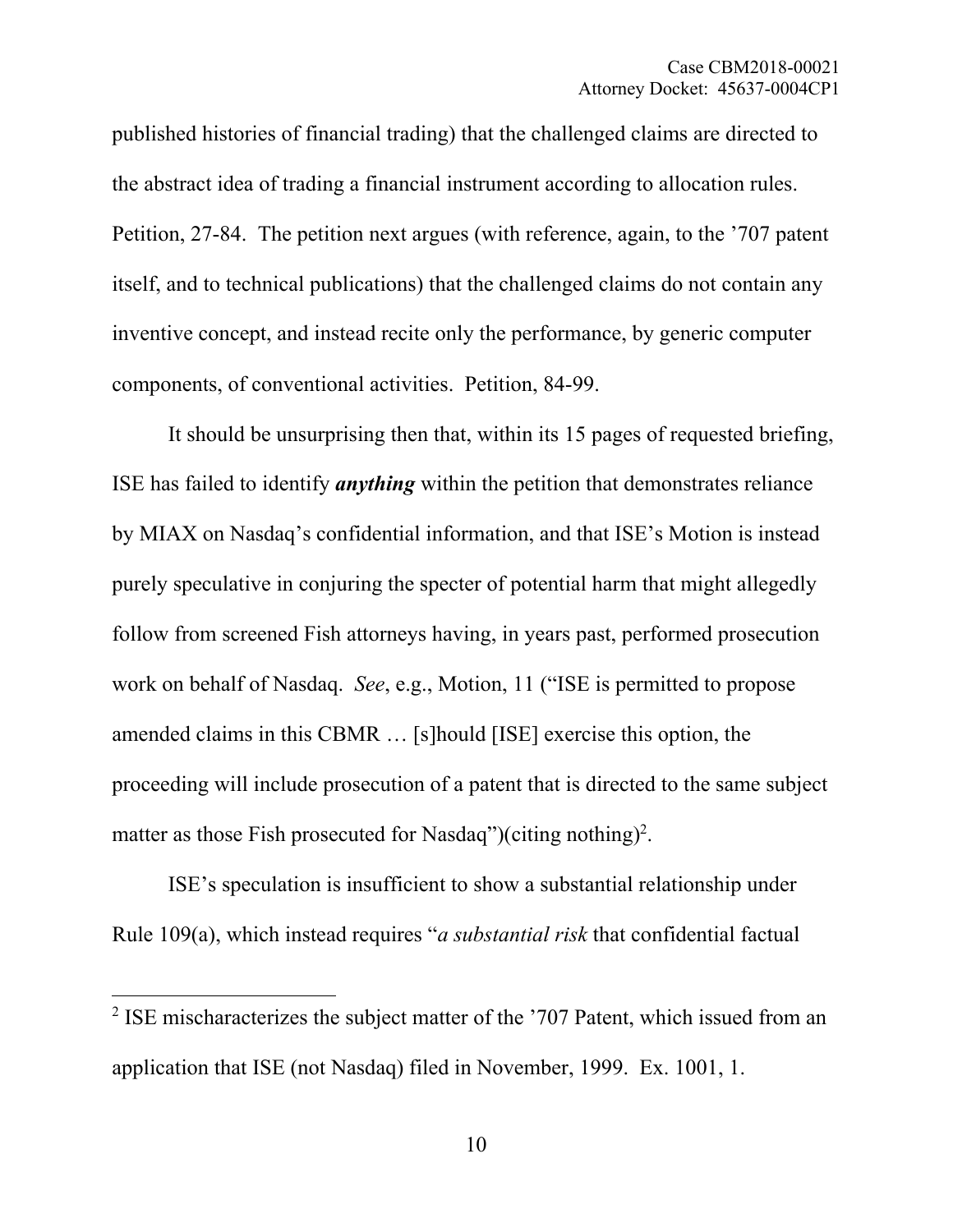information as would normally have been obtained in the prior representation *would materially advance* the client's position in the subsequent matter" (emphases added). *Commscope*, IPR2018-00571 Pap. 18 at 4-5 (May 8, 2018).

Appropriately, when applying 37 C.F.R. § 11.109(a) in the past, the Board has *never* disqualified counsel. *See Commscope*, IPR2018-00571 Pap. 18 (May 8, 2018); *SAP America v. Lakshmi Arunachalam*, CBM2016-00081 Pap. 12 (Nov. 18, 2016). In the instant proceeding, there is no substantial risk that MIAX's position in invalidating ISE's '707 Patent could be advanced by knowledge of confidential Nasdaq information, even assuming for the sake of argument alone that that information were available to the attorneys who are handling this CBMR on MIAX's behalf (and it is not). Ex. 1055, 2-5. Indeed, and as noted, the present proceeding will be resolved on the basis of a comparison of the publicly available claims of ISE's '707 Patent, to publicly available proofs the '707 Patent's invalidity. Nasdaq confidential information is simply inapposite to the inquiry.

As such, for at least this additional reason, ISE has failed to demonstrate cause for disqualification. 37 C.F.R. § 11.109(a).

## **V. ISE IMPROPERLY CONFLATES PROCEEDINGS**

The law governing disqualification of a party's counsel is clear that motions for disqualification are to be resolved on a case-by-case basis, according to the facts and circumstances of each case; the moving party, moreover, bears a heavy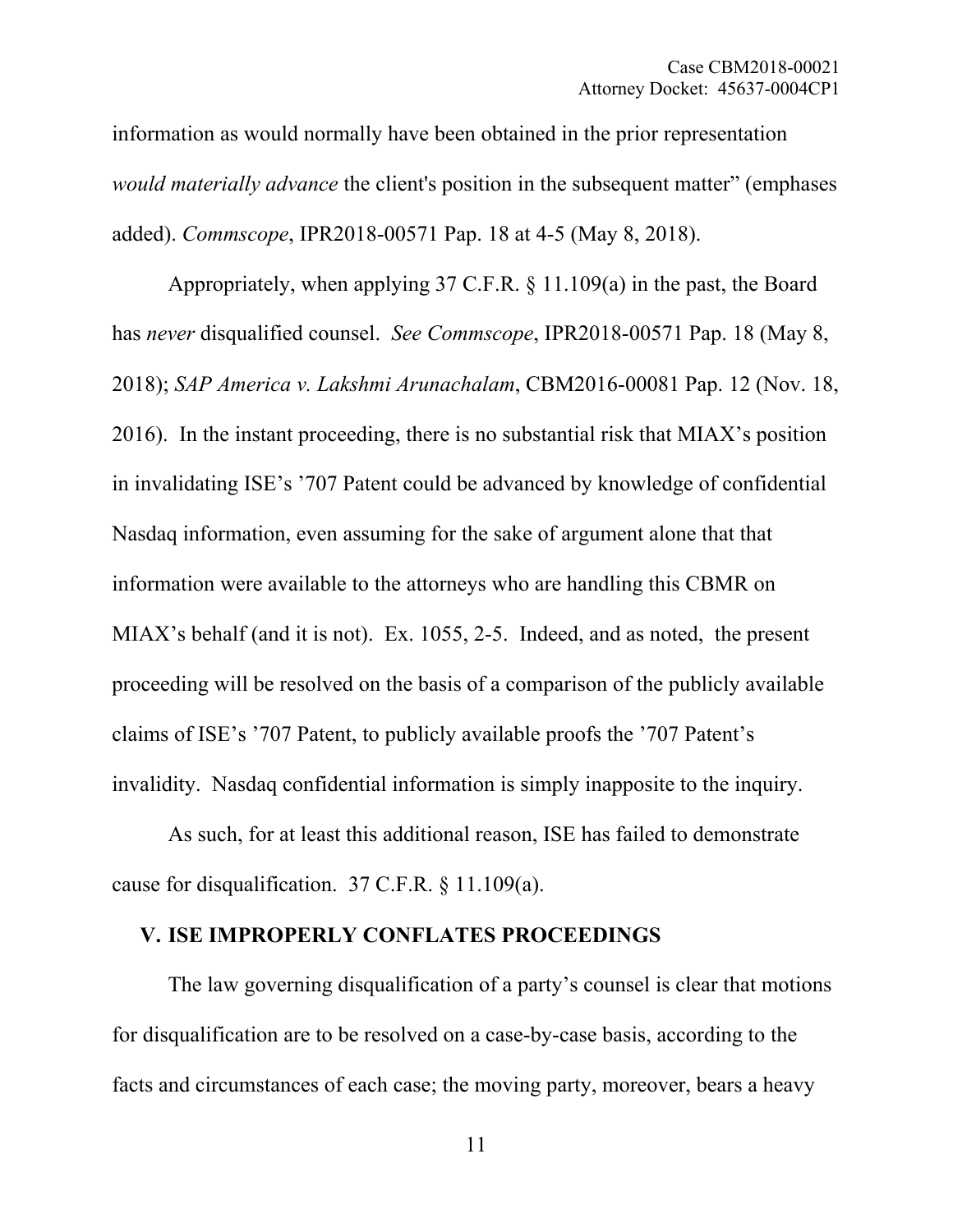burden to show that disqualification is necessary. *Anderson v. Eppstein*, 59 U.S.P.Q.2d 1280, 1286 (BPAI 2001); Final Rule 77 Fed. Reg. 48,630 (August 14, 2012); *see also TD Ameritrade*, CBM2014-00131 Pap. 10 (Jul. 24, 2014).

In what amounts to an implicit admission as to its inability to carry its burden based upon the particular facts and circumstances of this CBMR, ISE suggests that "the Board should not consider each of MIAX's CBMRs in isolation." Motion, 8. Instead, ISE urges that the Board should adopt findings from Magistrate Judge Arpert's September 6, 2018 order from district court litigation, and "disqualify Fish from representing MIAX in this CBMR because MIAX's interests are 'materially adverse' to those of Nasdaq, and this CBMR is 'substantially related' to Fish's past representation of Nasdaq." Motion, 8-9.

ISE's suggestion is, of course, perfectly incongruent with the analysis that is needed to resolve its Motion, which, without question, must be based upon the facts and circumstances of this case. *Anderson v. Eppstein*, 59 U.S.P.Q.2d 1280, 1286 (BPAI 2001). Just as important, it should be understood that Magistrate Judge Arpert's findings in the co-pending district court litigation were based upon *a different set of facts and circumstances*.

That case, for example, involves a single complaint that was filed by three entities, including Nasdaq and ISE, and that alleged infringement of seven different patents, in addition to misappropriation of trade secrets. Ex. 2013, 1. Magistrate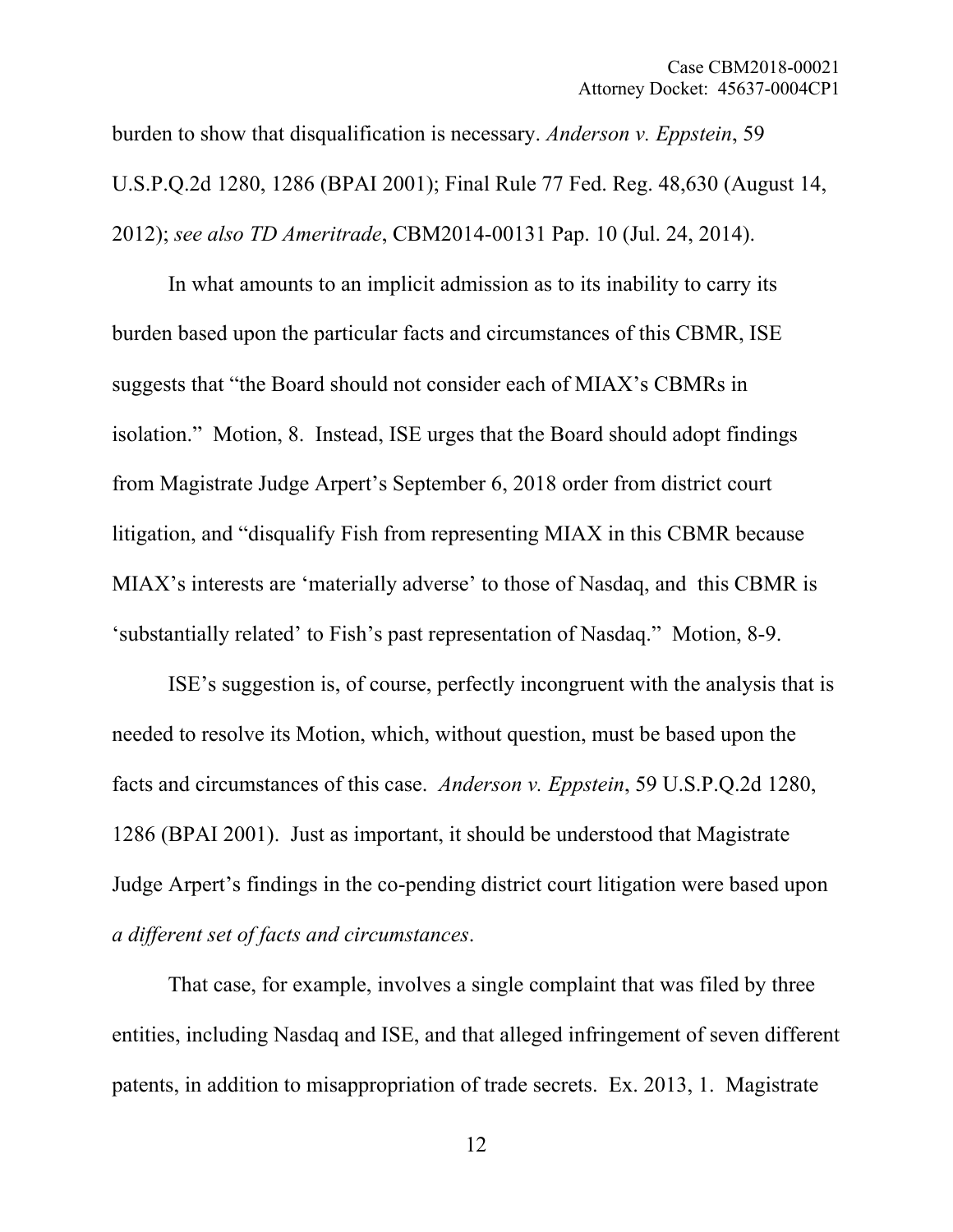Judge Arpert's ruling (which Petitioner has appealed, and which is under review by the District Court), moreover, relied upon a finding of overlap between the trade secret and infringement counts at issue in that case. *See* Ex. 2013, 7-8. In urging the Board to "adopt Judge Arpert's well-supported factual findings that the defense of MIAX is 'necessarily a collaborative effort,'" ISE conveniently neglects to mention the differences that drove the findings in question. Motion, 8-9.

In sum, ISE is urging the Board to disregard the particular facts and circumstances of the instant case, and to disqualify Fish based upon findings relating to a different set of facts of circumstances, from a different case. Motion, 8-9. ISE's suggestion is entirely improper, and should be rejected.

#### **VI. ISE'S MOTION IS UNTIMELY**

Over seven months have passed since ISE first raised, in co-pending district court litigation, questions regarding Fish's prior representation of Nasdaq. Ex. 2014, 3. Specifically, ISE and the other plaintiffs involved in that proceeding filed notice of a motion to disqualify Fish on March 2, 2018. *Id.*

Notably, attorneys from Fish filed the petition requesting CBMR of the '707 Patent shortly thereafter, on March 23, 2018. Petition, 100.

Given this timing, it is reasonable to ask why ISE delayed, for over half a year, the filing of the Motion that is presently under consideration. In its attempt to answer this question, ISE does not assert that new facts have emerged in the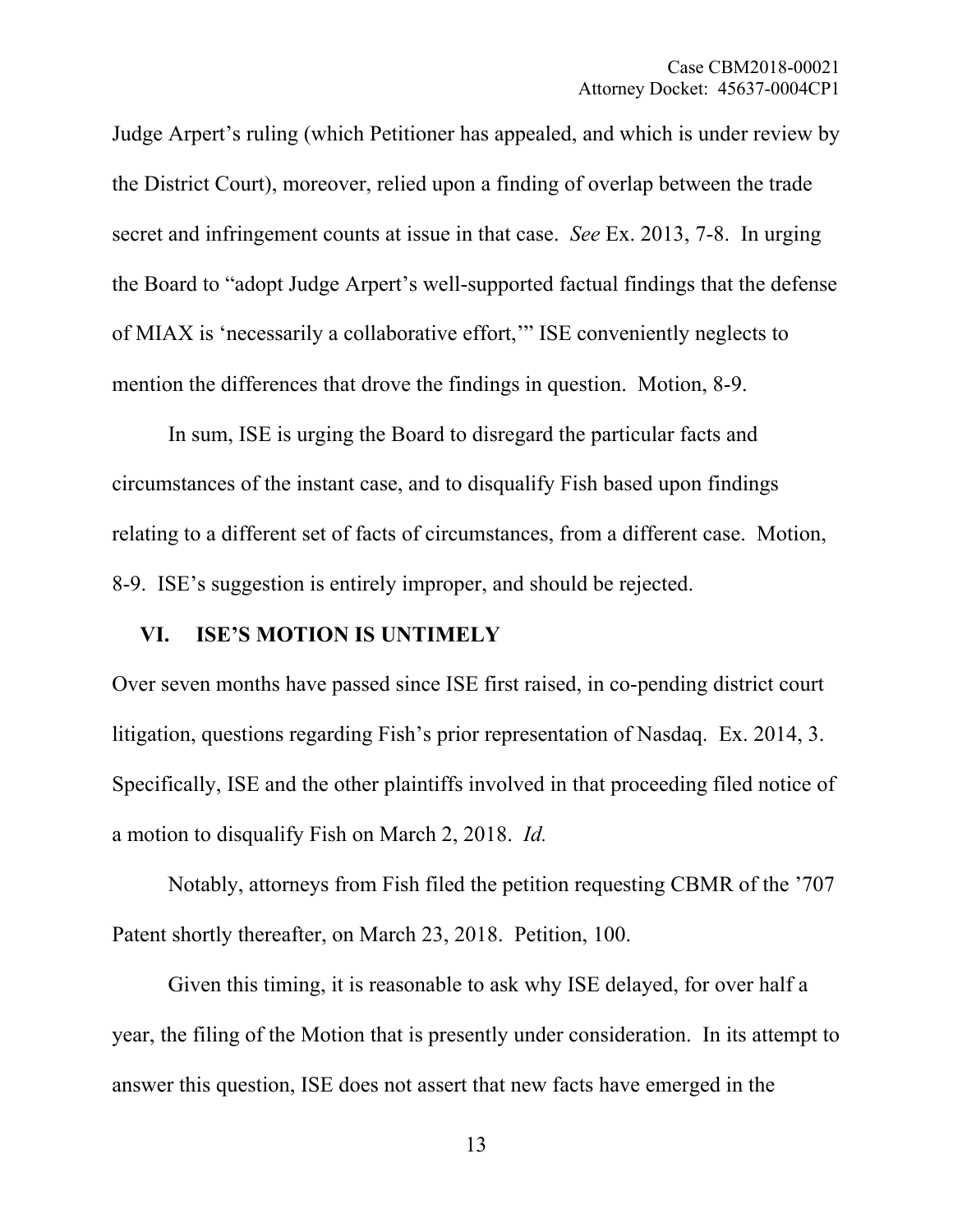intervening period, and ISE does not assert that it was prevented from requesting the motion earlier in these proceedings. Motion, 13-15.

Instead, ISE notes that "Nasdaq investigated whether any panel of the PTAB had disqualified counsel in a post-grant proceeding," and that "Nasdaq is unaware of any such decision," and then explains that "[g]iven the limited guidance on disqualification at the PTAB, Nasdaq waited for a ruling from the district court before approaching the Board." Motion, 13-14. In other words, mindful of the fact that the Board has never once disqualified counsel, ISE delayed the filing of its Motion, seeking to take advantage of developments in co-pending litigation. As noted in the *Rules of Practice for Trials Before the Patent Trial and Appeal Board*, "[m]otions to disqualify opposing counsel are disfavored because they cause delay and are sometimes abused." Final Rule 77 Fed. Reg. 48,630 (August 14, 2012). The fact that the Board disfavors motions to disqualify opposing counsel does not excuse ISE's delay in filing the present Motion.

Further, ISE's excessive delay is itself evidence that ISE never believed in the existence of a PTAB-implicating conflict, but that ISE seeks to seize upon the district court ruling by Magistrate Judge Arpert, as a matter of gamesmanship. In this regard, it is noteworthy that ISE recently attempted to leverage the mere pendency of its Motion to avoid a stay of the co-pending litigation. Ex 1056, 1-2.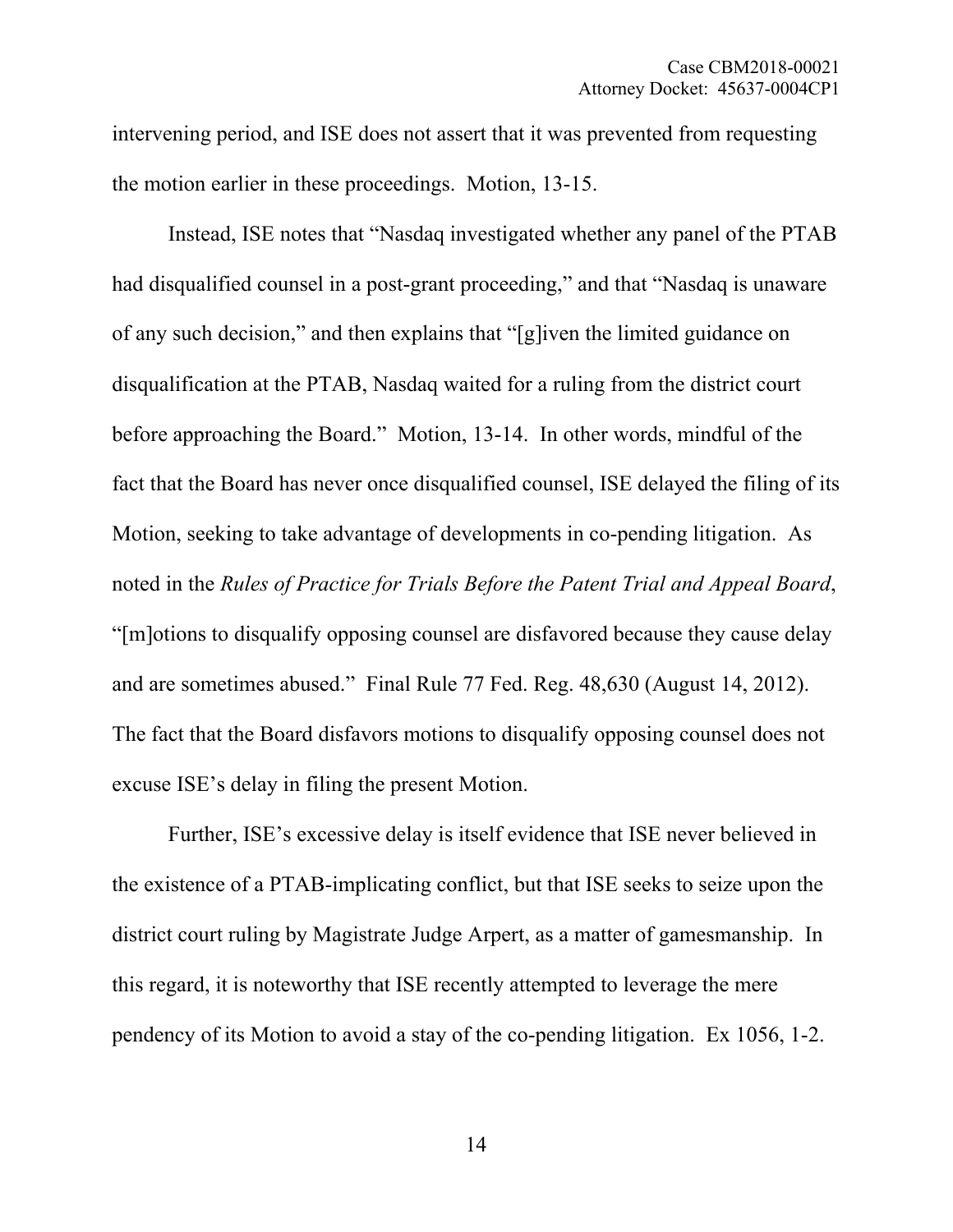Moreover, the relief sought by ISE – denial of institution, or termination, as signaled during the October 2, 2018 teleconference between the Board and the parties – is itself indicative of the untimeliness of the Motion. Ex. 2004, 5:2-6. Indeed, ISE had opportunity to raise arguments for denial of institution when earlier raising issues to the district court in March, or anytime since, including within its Patent Owner Preliminary Response; ISE declined to raise the particular arguments now under consideration.

ISE asserts that "[g]iven the procedural nature of CBMR, MIAX was not prejudiced by" ISE's delay. Motion, 14. Contrary to ISE's assertion, ISE's delay in filing the present Motion forced MIAX to expend resources both at the beginning of the period of ISE's delay, and at its end, thereby greatly amplifying the costs involved. ISE's Motion, moreover, has forced MIAX to focus attention and resources on ancillary matters raised within the Motion, rather than on the true subject of this proceeding: the invalidity of the '707 Patent.

In light of the above, ISE's motion is clearly untimely, and should be denied for this additional reason.

## **VII. CONCLUSION**

For the reasons set forth above, ISE has failed to demonstrate cause for disqualification. As such, ISE's Motion should be denied.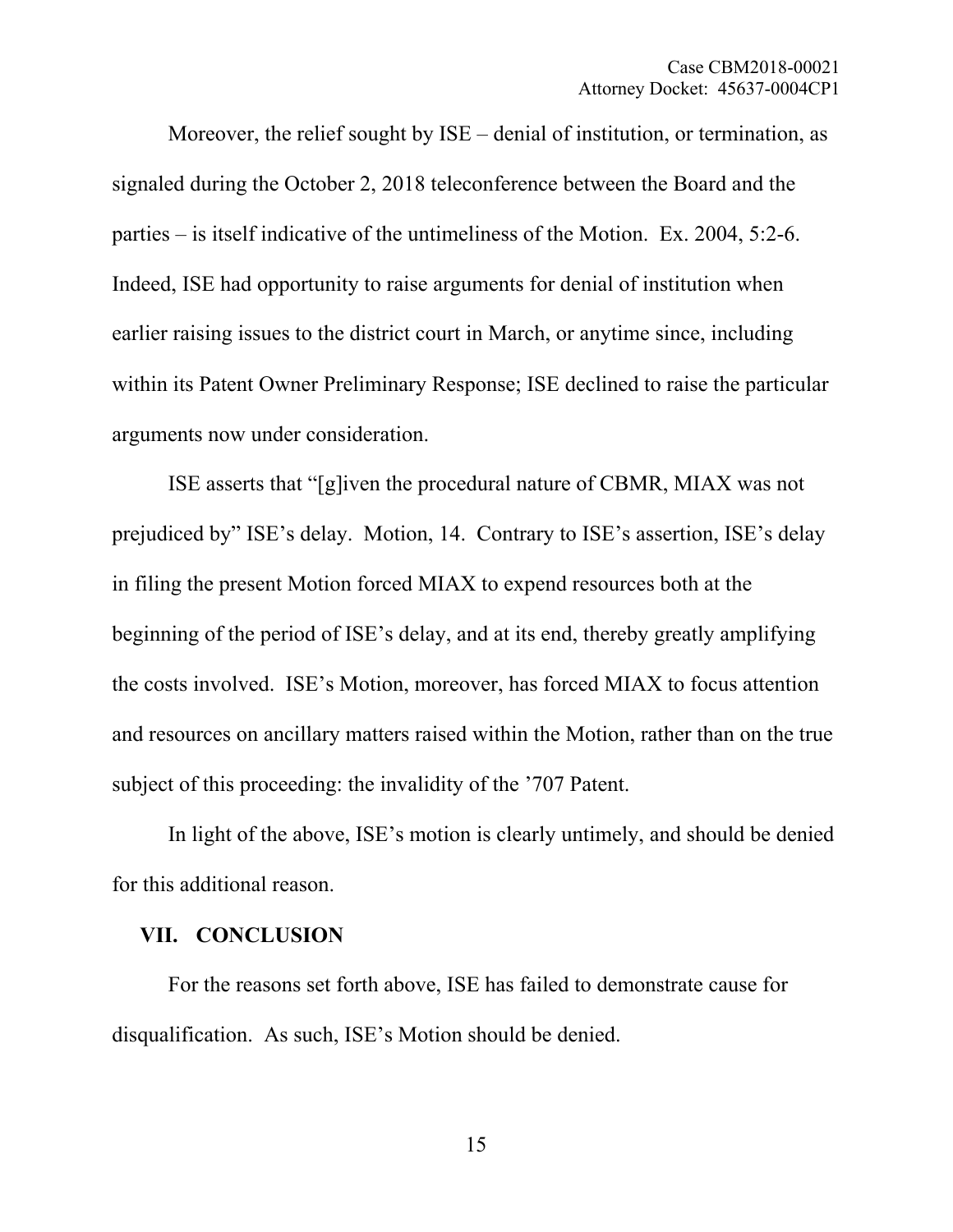Respectfully submitted,

Date: October 18, 2018 /W. Karl Renner/

 W. Karl Renner, Reg. No. 41,265 Fish & Richardson P.C. 3200 RBC Plaza 60 South Sixth Street Minneapolis, MN 55402 T: 202-783-5070 F: 877-769-7945

# **Customer Number 26171**

Fish & Richardson P.C. Telephone: (612) 337-2508 Facsimile: (612) 288-9696